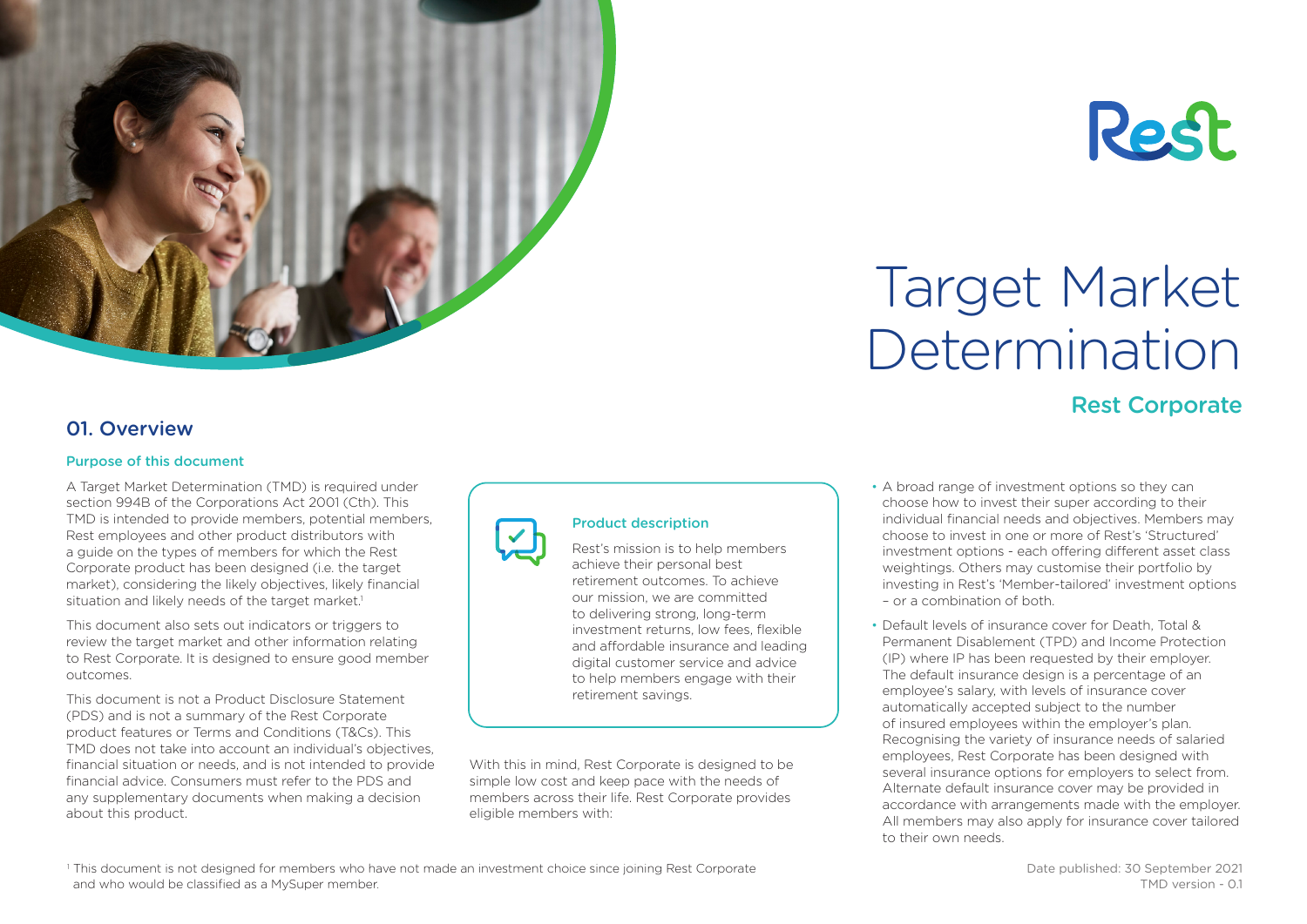#### Who is the Product designed for?

Rest Corporate has been designed for permanent employees and fixed term contractors who are working a minimum of 15 hours per week. This includes people who are just starting out in their working lives, through to those who are getting closer to retirement. Refer to Table 1 and Table 2 for more information on the target market for Rest Corporate.

Default insurance cover within Rest Corporate is subject to eligibility criteria:

- Members aged 25 or over are eligible for default insurance cover automatically if they have an account balance of \$6,000 or more. Once these eligibility requirements have been met, default insurance cover will commence automatically when we receive the next mandatory employer contribution (providing members haven't been insured before within their Rest account).
- New members aged 15-69 with an account balance of less than \$6,000 can opt-in to default cover within 180 days of starting a new job. This can be completed online at [rest.com.au/memberaccess](http://rest.com.au/memberaccess) Members under age 25 who opt-in will receive cover when we receive the next mandatory employer contribution.
- Members who choose to opt-in to some (but not all) default cover will not receive any further automatic default cover when they become eligible. However, members can still apply for insurance later by completing the Rest Corporate Insurance application form and may be required to complete a health check.
- When we stop receiving employer contributions for members, we write to them every 3 months to ensure that any cover they may have is still relevant for them and if we don't receive a proactive indication that they wish to remain covered, any insurance held by that member is switched off after 13 months.

Rest Corporate is not designed for members who require complex product features, or access to a more comprehensive suite of investment options such as direct share investments.

## 02. Key Product attributes (investment and insurance options)

Rest Corporate has key attributes that make it likely to be consistent with the likely objectives, financial situation and needs of the target market because it offers a range of investment options to suit a variety of financial needs and objectives, with members able to choose a combination of options to suit their personal level of risk and return.

Default insurance cover provides members with financial protection for Death, TPD and IP (where selected by their employer), and members have the option to apply for additional voluntary cover to tailor insurance to their individual needs.

#### Investment options

The range of investment options in Rest Corporate are summarised below, and outlined in Table 1: • Cash

- 
- Capital Stable Bonds
- 
- Balanced
- Core Strategy (default option)
- Diversified
- Property
- Balanced Indexed
- High Growth
- Sustainable Growth<br>• Shares
- 
- Australian Shares
- Australian Shares Indexed
- Overseas Shares
- Overseas Shares Indexed

### Insurance options

The range of insurance cover options in Rest Corporate are summarised below and outlined in Table 2: • Income Protection (IP)

- 
- Total & Permanent Disablement (TPD)
- Death (including Terminal Illness)

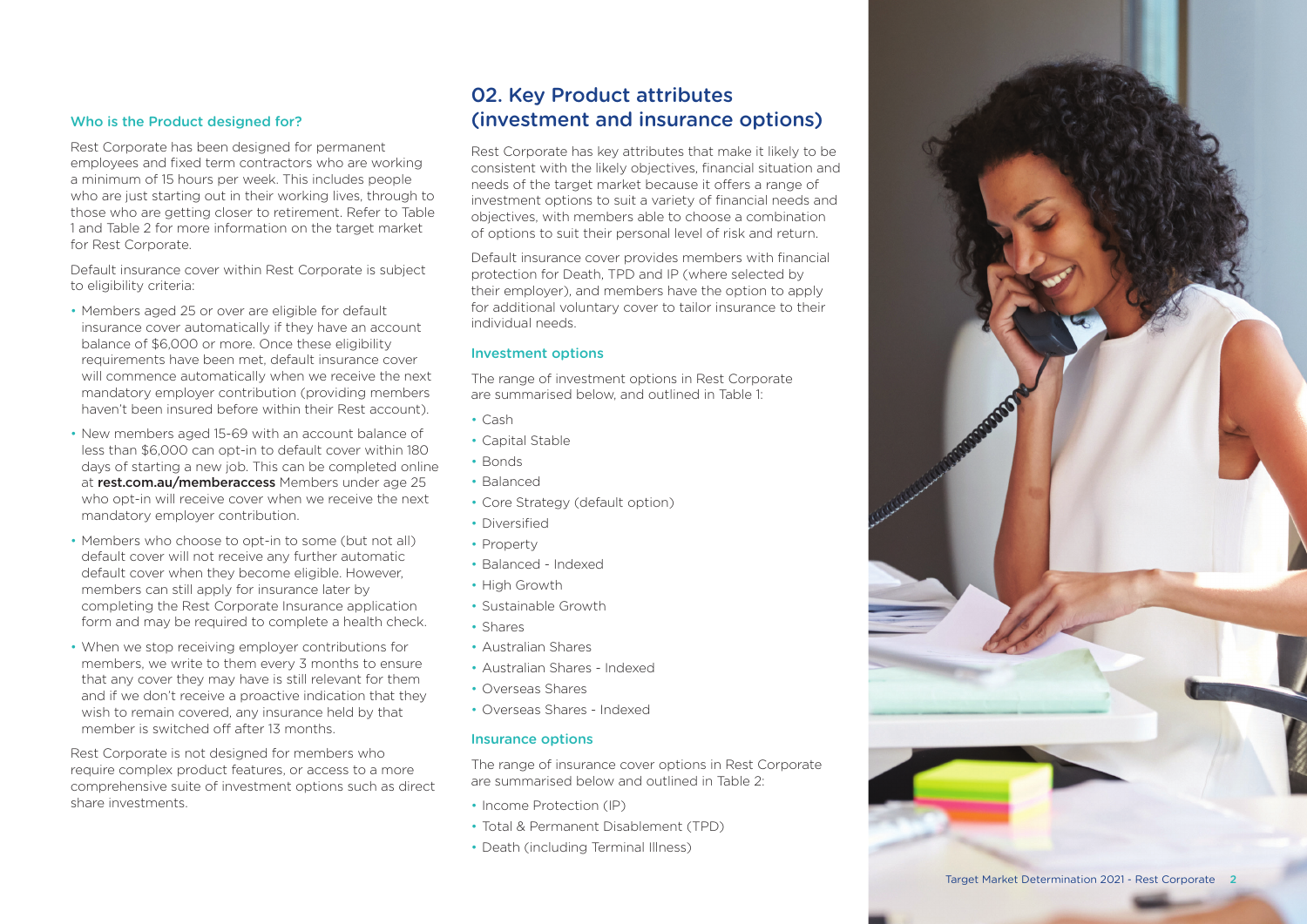### Member segmentation definitions

While recognising that no two Rest members are the same, there are common member characteristics which Rest applies to segment the design of our products, and the services we provide to members. The table below outlines the segments and describes the 'persona' of, and the options that are most suited to, a typical member within each segment.

| Member segmentation definitions (continued) |                                                                                                                                                                                                                                           |                                                                                                                                                                                                                                   |                                                                                                                                                                                                                                 |                                                                                                                                                                                                                                                                                                                      |                                                                                                                                                                                                                                                                                                                  |                                                                                                                                                                                                                                                                                                                                                                        |                                                                                                                                                                                                                                                                                            |
|---------------------------------------------|-------------------------------------------------------------------------------------------------------------------------------------------------------------------------------------------------------------------------------------------|-----------------------------------------------------------------------------------------------------------------------------------------------------------------------------------------------------------------------------------|---------------------------------------------------------------------------------------------------------------------------------------------------------------------------------------------------------------------------------|----------------------------------------------------------------------------------------------------------------------------------------------------------------------------------------------------------------------------------------------------------------------------------------------------------------------|------------------------------------------------------------------------------------------------------------------------------------------------------------------------------------------------------------------------------------------------------------------------------------------------------------------|------------------------------------------------------------------------------------------------------------------------------------------------------------------------------------------------------------------------------------------------------------------------------------------------------------------------------------------------------------------------|--------------------------------------------------------------------------------------------------------------------------------------------------------------------------------------------------------------------------------------------------------------------------------------------|
| <b>Segment</b>                              | <b>Starting Out</b>                                                                                                                                                                                                                       | <b>Delegator</b>                                                                                                                                                                                                                  | <b>Navigator</b>                                                                                                                                                                                                                | <b>Provider</b>                                                                                                                                                                                                                                                                                                      | <b>Builder</b>                                                                                                                                                                                                                                                                                                   | <b>Futurist</b>                                                                                                                                                                                                                                                                                                                                                        | <b>New Beginnings</b>                                                                                                                                                                                                                                                                      |
| <b>Position</b><br>statement                | I'm focused on<br>getting started in<br>life. Right now, my<br>super is with Rest<br>because that's who<br>my employer told<br>me I needed to<br>be with. Super is<br>complicated and I<br>don't know much<br>about it. Help me<br>learn. | I'm focussed on<br>looking after my<br>young family and<br>am not interested in<br>super right now. It<br>is a long-term thing.<br>My focus is getting<br>our finances in<br>order as we would<br>love to buy a house<br>one day. | I'm highly confident<br>in my ability<br>to manage my<br>finances and my<br>super. Because<br>of that, I'm really<br>engaged with<br>growing my money,<br>and am always<br>looking for a better<br>deal from my<br>investments. | I'm a busy parent<br>with lots of<br>work and family<br>commitments.<br>Too busy to be<br>proactive with<br>my finances and<br>super! I've never<br>been money-<br>minded and lack<br>financial knowledge<br>and confidence.<br>although I'm pretty<br>comfortable with<br>the fund I'm in,<br>which is the default. | I'm confident<br>and feel very<br>capable managing<br>my finances<br>and super. I'm<br>actively involved.<br>checking my<br>balance regularly<br>and keeping up<br>with business and<br>financial news. I'm<br>doing all this now<br>to set my partner<br>and myself up for a<br>more comfortable<br>retirement. | I'm getting close<br>to retirement and<br>feeling the need<br>to plan for this<br>next stage. While<br>I'm in charge<br>of my financial<br>decisions. I am<br>looking for practical<br>information about<br>how to make the<br>most out of my<br>super. My two main<br>concerns are my<br>health and whether<br>I'll have enough to<br>live on when<br>I stop working. | I've recently made<br>the transition<br>into my new life.<br>I'm retired and<br>rediscovering<br>myself! Since<br>leaving work,<br>I try to keep active<br>and am enjoying<br>spending more time<br>with friends and<br>family.<br>This segment<br>is not applicable<br>to Rest Corporate. |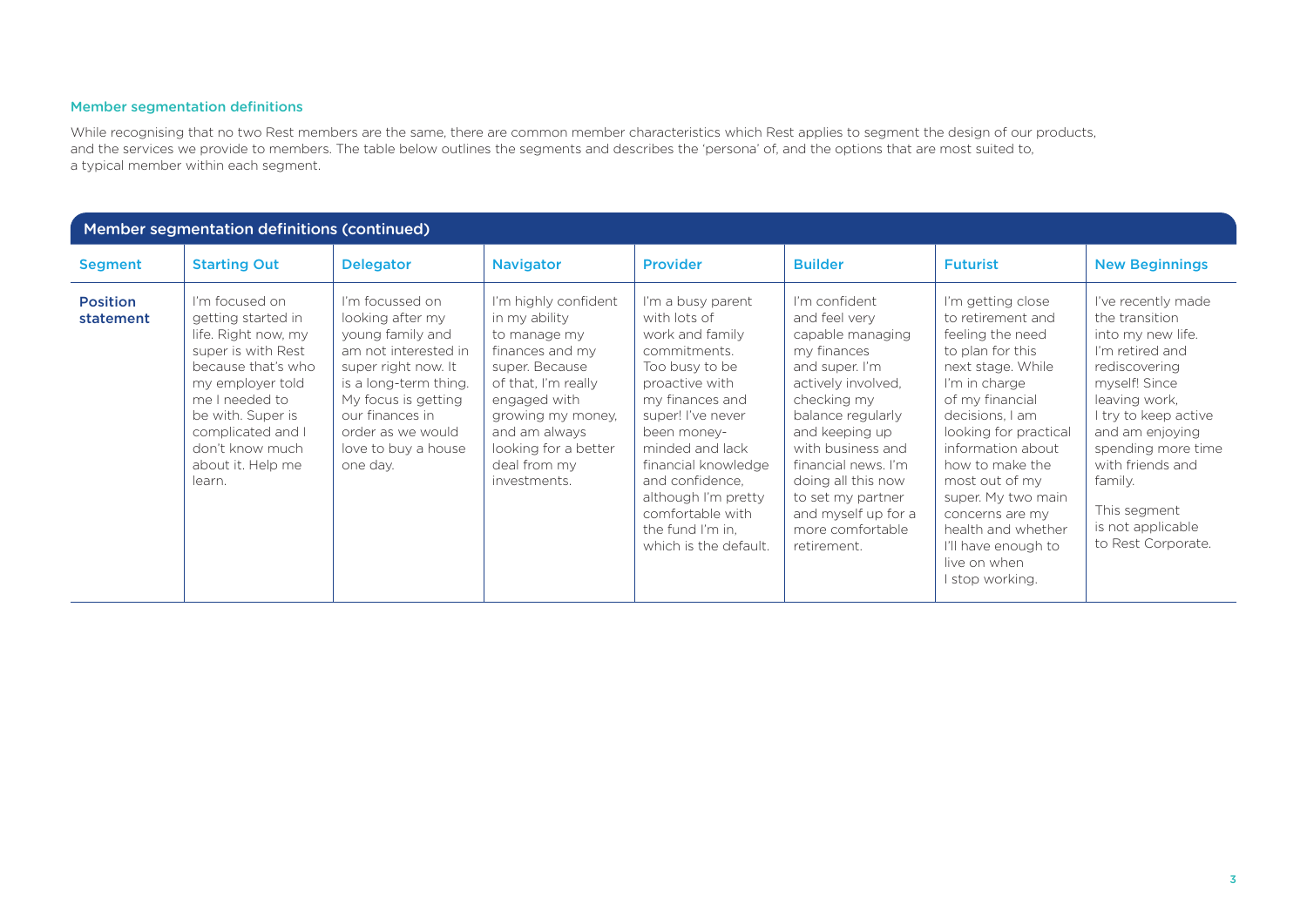| Member segmentation definitions (continued)                                                                                                                                                                                 |                                                                                                                                                                                                                                                                          |                                                                                                                                                                                                                                                                          |                                                                                                                                                                                                                                                                          |                                                                                                                                                                                                                                                                          |                                                                                                                                                                                                                                                                          |                                                                                                                                                                                                                                                                                                                  |                       |
|-----------------------------------------------------------------------------------------------------------------------------------------------------------------------------------------------------------------------------|--------------------------------------------------------------------------------------------------------------------------------------------------------------------------------------------------------------------------------------------------------------------------|--------------------------------------------------------------------------------------------------------------------------------------------------------------------------------------------------------------------------------------------------------------------------|--------------------------------------------------------------------------------------------------------------------------------------------------------------------------------------------------------------------------------------------------------------------------|--------------------------------------------------------------------------------------------------------------------------------------------------------------------------------------------------------------------------------------------------------------------------|--------------------------------------------------------------------------------------------------------------------------------------------------------------------------------------------------------------------------------------------------------------------------|------------------------------------------------------------------------------------------------------------------------------------------------------------------------------------------------------------------------------------------------------------------------------------------------------------------|-----------------------|
| <b>Segment</b>                                                                                                                                                                                                              | <b>Starting Out</b>                                                                                                                                                                                                                                                      | <b>Delegator</b>                                                                                                                                                                                                                                                         | <b>Navigator</b>                                                                                                                                                                                                                                                         | Provider                                                                                                                                                                                                                                                                 | <b>Builder</b>                                                                                                                                                                                                                                                           | <b>Futurist</b>                                                                                                                                                                                                                                                                                                  | <b>New Beginnings</b> |
| <b>Most suitable</b><br><i>investment</i><br>option(s)<br>(Based on<br>common<br>member<br>characteristics.<br>Other<br>investments<br>may be<br>appropriate<br>depending on<br>a member's<br>individual<br>circumstances.) | • Core Strategy<br>• Diversified<br>• Balanced<br>- Indexed<br>• High Growth<br>• Sustainable<br>Growth                                                                                                                                                                  | • Core Strategy<br>• Diversified<br>• Balanced<br>- Indexed<br>• High Growth<br>• Sustainable<br>Growth                                                                                                                                                                  | • Balanced<br>• Property<br>• Core Strategy<br>• Diversified<br>• Balanced<br>- Indexed<br>• High Growth<br>• Sustainable<br>Growth<br>• Shares<br>• Australian Shares<br>• Australian Shares<br>- Indexed<br>• Overseas Shares<br>• Overseas Shares<br>- Indexed        | • Core Strategy<br>• Diversified<br>• Balanced<br>- Indexed<br>• High Growth<br>• Sustainable<br>Growth                                                                                                                                                                  | • Balanced<br>• Property<br>• Core Strategy<br>• Diversified<br>• Balanced<br>- Indexed<br>• High Growth<br>· Sustainable<br>Growth<br>• Shares<br>• Australian Shares<br>• Australian Shares<br>- Indexed<br>• Overseas Shares<br>• Overseas Shares<br>- Indexed        | $\cdot$ Cash<br>• Capital Stable<br>• Bonds<br>• Balanced<br>• Property<br>• Core Strategy<br>• Diversified<br>• Balanced<br>- Indexed<br>• High Growth<br>• Sustainable<br>Growth<br>• Shares<br>• Australian Shares<br>• Australian Shares<br>- Indexed<br>• Overseas Shares<br>• Overseas Shares<br>- Indexed | n/a                   |
| Most suitable<br><b>insurance</b><br>option(s)                                                                                                                                                                              | • Death<br>$\cdot$ TPD<br>• Income<br>Protection.<br>Eligible members<br>receive Default<br>cover based on<br>the needs of<br>membership in the<br>sub-plan, which is<br>generally age based<br>and members have<br>the option to tailor<br>insurance to their<br>needs. | • Death<br>$\cdot$ TPD<br>• Income<br>Protection.<br>Eligible members<br>receive Default<br>cover based on<br>the needs of<br>membership in the<br>sub-plan, which is<br>generally age based<br>and members have<br>the option to tailor<br>insurance to their<br>needs. | • Death<br>$\cdot$ TPD<br>• Income<br>Protection.<br>Eligible members<br>receive Default<br>cover based on<br>the needs of<br>membership in the<br>sub-plan, which is<br>generally age based<br>and members have<br>the option to tailor<br>insurance to their<br>needs. | • Death<br>$\cdot$ TPD<br>• Income<br>Protection.<br>Eligible members<br>receive Default<br>cover based on<br>the needs of<br>membership in the<br>sub-plan, which is<br>generally age based<br>and members have<br>the option to tailor<br>insurance to their<br>needs. | • Death<br>$\cdot$ TPD<br>• Income<br>Protection.<br>Eligible members<br>receive Default<br>cover based on<br>the needs of<br>membership in the<br>sub-plan, which is<br>generally age based<br>and members have<br>the option to tailor<br>insurance to their<br>needs. | $\cdot$ Death<br>$\cdot$ TPD<br>• Income<br>Protection.<br>Eligible members<br>receive Default<br>cover based on<br>the needs of<br>membership in the<br>sub-plan, which is<br>generally age based<br>and members have<br>the option to tailor<br>insurance to their<br>needs.                                   | n/a                   |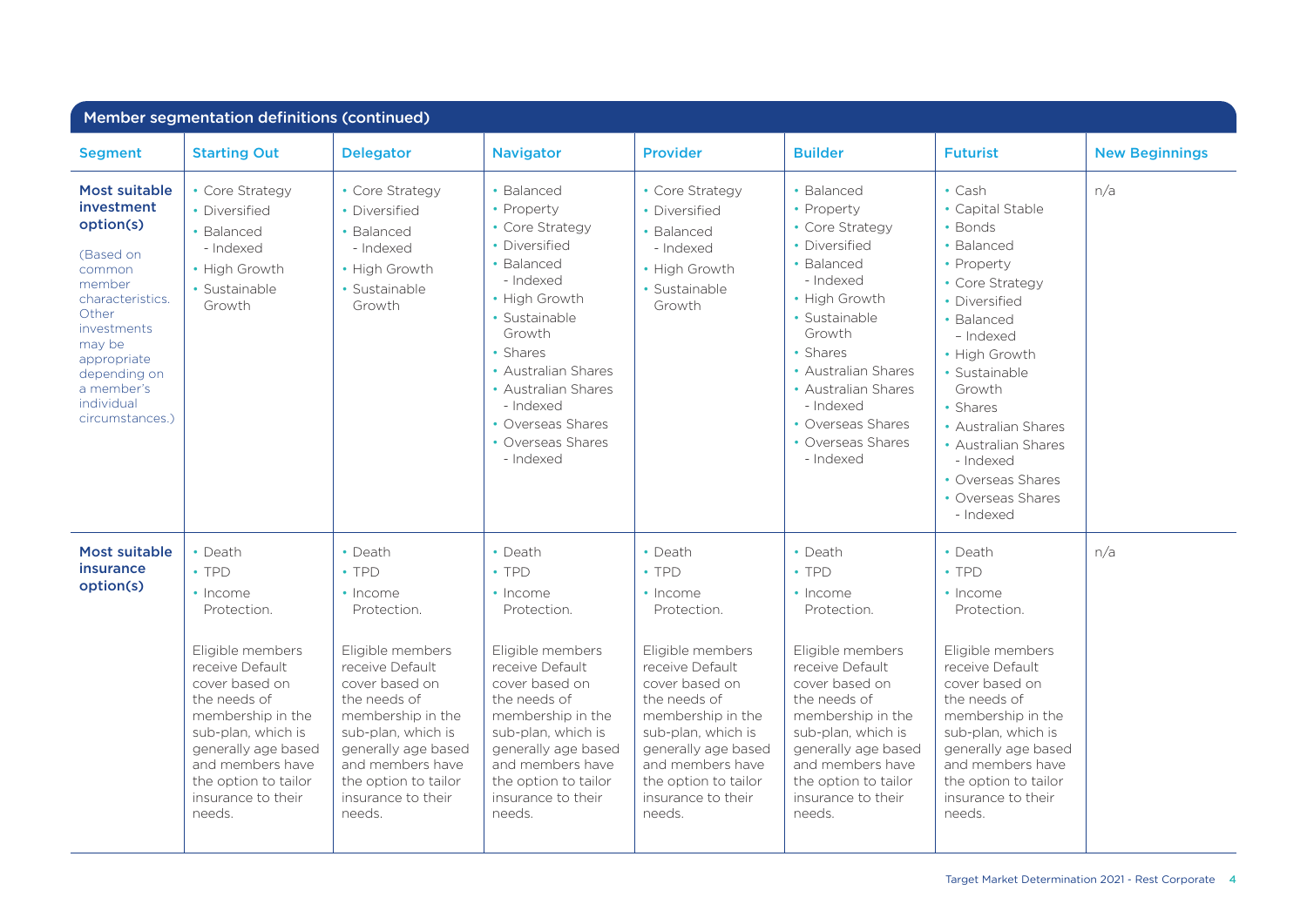| <b>Investment</b><br>option(s) | <b>Objectives</b>                                                                                                                                                                                                                                                                                                | <b>Financial situation</b>                                                                                                                                                                                                                                                                                                                                                                                                                                                                                                                                                                                                                                                                                                                                                                                                                                                                                                                                                           | <b>Needs</b>                                                                                                                                                            | <b>Member</b><br>segment                                                                                                                       |
|--------------------------------|------------------------------------------------------------------------------------------------------------------------------------------------------------------------------------------------------------------------------------------------------------------------------------------------------------------|--------------------------------------------------------------------------------------------------------------------------------------------------------------------------------------------------------------------------------------------------------------------------------------------------------------------------------------------------------------------------------------------------------------------------------------------------------------------------------------------------------------------------------------------------------------------------------------------------------------------------------------------------------------------------------------------------------------------------------------------------------------------------------------------------------------------------------------------------------------------------------------------------------------------------------------------------------------------------------------|-------------------------------------------------------------------------------------------------------------------------------------------------------------------------|------------------------------------------------------------------------------------------------------------------------------------------------|
| • Cash                         | This 'member-tailored' option<br>generally consists of 100%<br>'defensive' assets and is designed<br>for members who wish to<br>preserve capital and reduce<br>investment risk                                                                                                                                   | Common traits among members who might benefit from this investment<br>option includes members who have a very low tolerance to risk, a short<br>investment time horizon (3 months or less), or members who would like to<br>diversify their portfolio across multiple investment options to achieve an<br>appropriate level of risk that's right for their financial needs and objectives.<br>This investment option might suit members who are actively engaged<br>directly with their superannuation, or who are receiving personal advice<br>in relation to their superannuation.<br>This option has a Risk band of 1 (Very Low) so has a minimum suggested<br>timeframe of 3 months or less. This means this option may benefit older<br>members with a limited ability to bear loss (and recover over time) however<br>this option may also be appropriate for members with a longer time horizon<br>based on their financial needs and objectives and their appetite for risk. | Members are likely<br>to need a low fee<br>investment option that<br>will provide capital<br>preservation over the<br>short term.                                       | • Futurist<br>This option<br>may also suit<br>members in all<br>other member<br>segments<br>depending on<br>their individual<br>circumstances. |
| • Capital<br><b>Stable</b>     | This 'structured' option pre-<br>dominantly consists of 'defensive'<br>assets and is designed for<br>members who want to invest in<br>a pre-determined mix of asset<br>classes which aims to provide<br>a stable pattern of investment<br>returns while reducing the risk of<br>negative returns in any one year | Common traits among members who might benefit from this investment<br>option includes members who have a lower tolerance to risk, a shorter<br>investment time horizon (a minimum of 6 years), or members who would<br>like to diversify their portfolio across multiple investment options to achieve<br>an appropriate level of risk that's right for their financial needs<br>and objectives.<br>This investment option might suit members who are actively engaged<br>directly with their superannuation, or who are receiving personal advice<br>in relation to their superannuation.<br>This option has a Risk band of 4 (Medium) so has a minimum suggested<br>timeframe of 6+ years. This means this option may benefit older members<br>with a limited ability to bear loss (and recover over time) however this<br>option may also be appropriate for members with a longer time horizon<br>based on their financial needs and objectives and their appetite for risk.     | Members are likely<br>to need a low fee<br>investment option<br>that will enable some<br>growth by providing<br>a stable pattern of<br>returns over the<br>medium term. | • Futurist<br>This option<br>may also suit<br>members in all<br>other member<br>segments<br>depending on<br>their individual<br>circumstances. |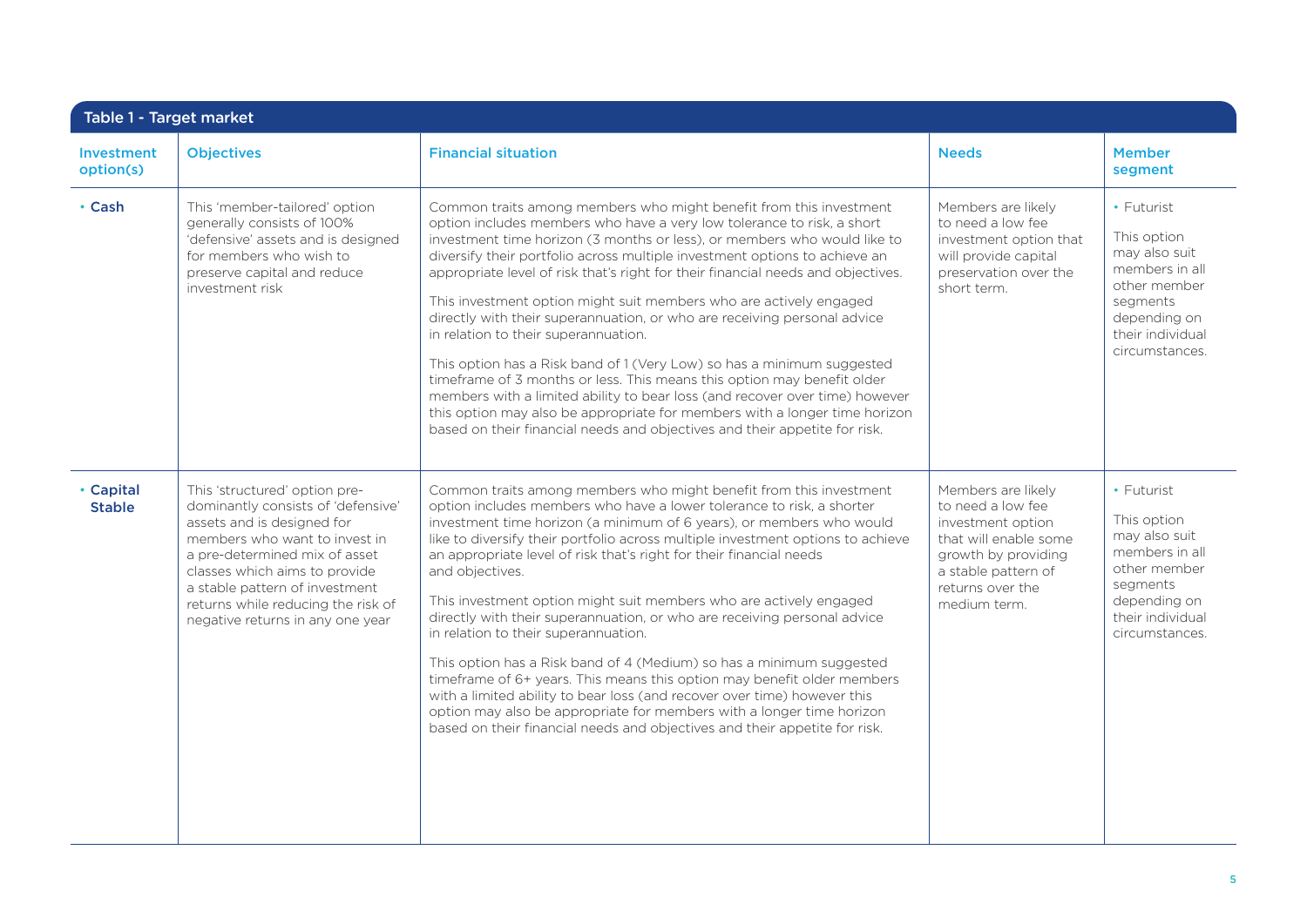| Investment<br>option(s) | <b>Objectives</b>                                                                                                                                                                                                      | <b>Financial situation</b>                                                                                                                                                                                                                                                                                                                                                                                                                                                                                                                                                                                                                                                                                                                                                                                                                                                                                                                                                 | <b>Needs</b>                                                                                                                                                            | <b>Member</b><br>segment                                                                                                                                                   |
|-------------------------|------------------------------------------------------------------------------------------------------------------------------------------------------------------------------------------------------------------------|----------------------------------------------------------------------------------------------------------------------------------------------------------------------------------------------------------------------------------------------------------------------------------------------------------------------------------------------------------------------------------------------------------------------------------------------------------------------------------------------------------------------------------------------------------------------------------------------------------------------------------------------------------------------------------------------------------------------------------------------------------------------------------------------------------------------------------------------------------------------------------------------------------------------------------------------------------------------------|-------------------------------------------------------------------------------------------------------------------------------------------------------------------------|----------------------------------------------------------------------------------------------------------------------------------------------------------------------------|
| • Bonds                 | This 'member-tailored' option<br>generally consists of 100%<br>'defensive' assets and is designed<br>for members who want a stable<br>pattern of investment returns<br>while reducing the risk<br>of negative returns. | Common traits among members who might benefit from this investment<br>option includes members who have a lower tolerance to risk, a shorter<br>investment time horizon (less than 4 years), or members who would like to<br>diversify their portfolio across multiple investment options to achieve an<br>appropriate level of risk that's right for their financial needs and objectives.<br>This investment option might suit members who are actively engaged<br>directly with their superannuation, or who are receiving personal advice in<br>relation to their superannuation.<br>This option has a Risk band of 4 (Medium) so has a minimum suggested<br>timeframe of 4+ years. This means this option may benefit older members<br>with a limited ability to bear loss (and recover over time) however this<br>option may also be appropriate for members with a longer time horizon<br>based on their financial needs and objectives and their appetite for risk. | Members are likely<br>to need a low fee<br>investment option<br>that will enable some<br>growth by providing<br>a stable pattern of<br>returns over the<br>medium term. | • Futurist<br>This option<br>may also suit<br>members in all<br>other member<br>segments<br>depending on<br>their individual<br>circumstances.                             |
| • Balanced              | This 'structured' option is<br>designed for members who<br>want to achieve a balance of<br>risk and return by investing in<br>approximately equal proportions<br>of pre-determined 'growth' and<br>'defensive' assets. | Common traits among members who might benefit from this investment<br>option includes members who wish to invest in a diversified investment<br>option to achieve an appropriate level of risk that's right for their financial<br>needs and objectives.<br>This investment option might suit members who are actively engaged<br>directly with their superannuation, or who are receiving personal advice in<br>relation to their superannuation.<br>This option has a Risk band of 5 (Medium to High) so has a minimum<br>suggested timeframe of 10+ years. This means this option may benefit<br>older members with a moderate ability to bear loss (and recover over time)<br>however this option may also be appropriate for members with a shorter<br>time horizon based on their financial needs and objectives and their appetite<br>for risk.                                                                                                                     | Members are likely<br>to need a low fee<br>investment option that<br>will enable moderate<br>risk and growth over<br>the medium term.                                   | • Navigator<br>• Builder<br>• Futurist<br>This option<br>may also suit<br>members in all<br>other member<br>segments<br>depending on<br>their individual<br>circumstances. |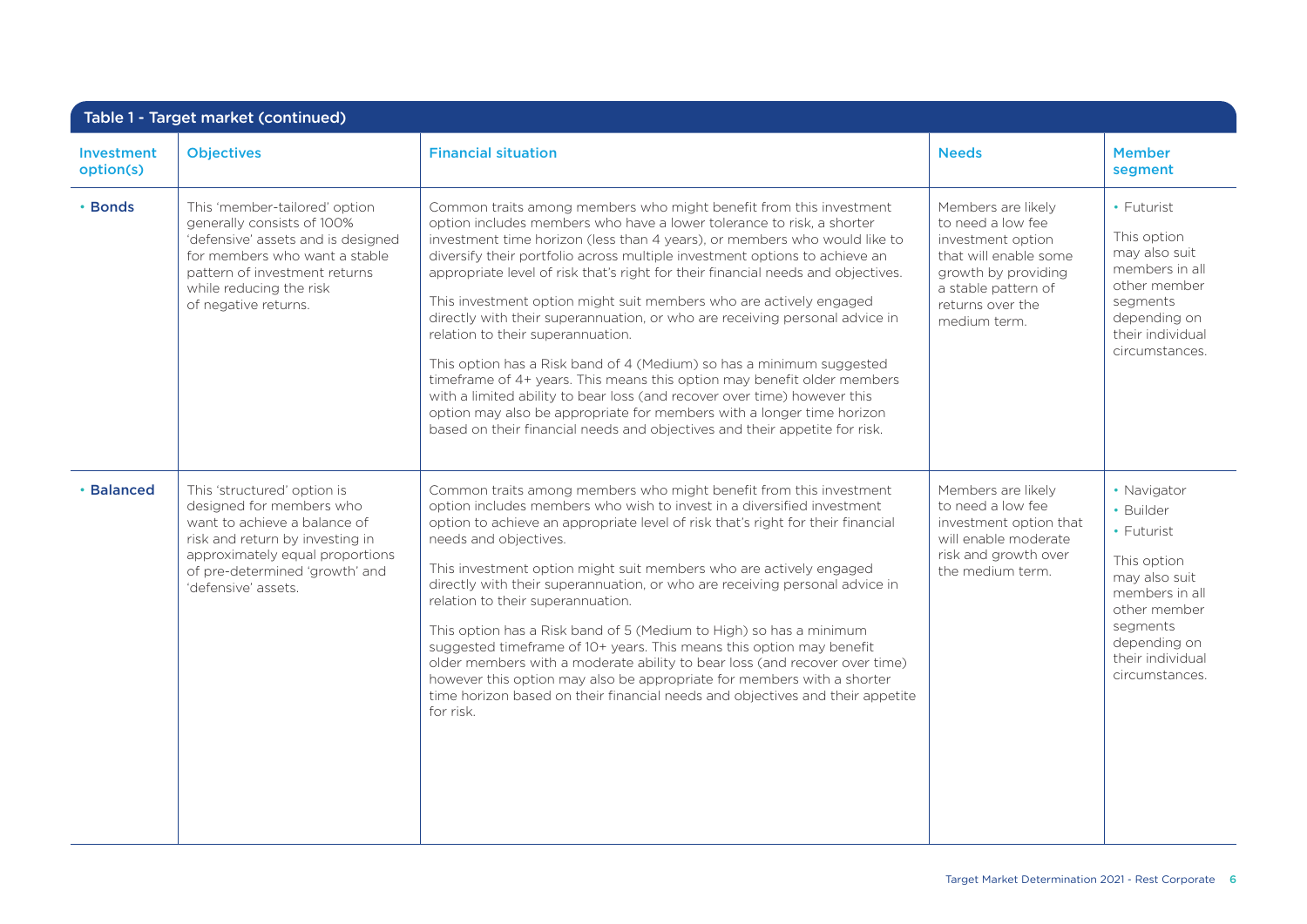| Table 1 - Target market (continued)                                                                                         |                                                                                                                                                                                                                                                                                                                                                                                                                                                                                                                                                                                          |                                                                                                                                                                                                                                                                                                                                                                                                                                                                                                                                                                                                                                                                                                                                                                                                                                                                                                                                                          |                                                                                                                                                                                  |                                                                                                                                                                                                                             |  |  |
|-----------------------------------------------------------------------------------------------------------------------------|------------------------------------------------------------------------------------------------------------------------------------------------------------------------------------------------------------------------------------------------------------------------------------------------------------------------------------------------------------------------------------------------------------------------------------------------------------------------------------------------------------------------------------------------------------------------------------------|----------------------------------------------------------------------------------------------------------------------------------------------------------------------------------------------------------------------------------------------------------------------------------------------------------------------------------------------------------------------------------------------------------------------------------------------------------------------------------------------------------------------------------------------------------------------------------------------------------------------------------------------------------------------------------------------------------------------------------------------------------------------------------------------------------------------------------------------------------------------------------------------------------------------------------------------------------|----------------------------------------------------------------------------------------------------------------------------------------------------------------------------------|-----------------------------------------------------------------------------------------------------------------------------------------------------------------------------------------------------------------------------|--|--|
| Investment<br>option(s)                                                                                                     | <b>Objectives</b>                                                                                                                                                                                                                                                                                                                                                                                                                                                                                                                                                                        | <b>Financial situation</b>                                                                                                                                                                                                                                                                                                                                                                                                                                                                                                                                                                                                                                                                                                                                                                                                                                                                                                                               | <b>Needs</b>                                                                                                                                                                     | <b>Member</b><br>segment                                                                                                                                                                                                    |  |  |
| • Property                                                                                                                  | This 'member-tailored' option is<br>designed for members who want<br>to achieve a balance of risk and<br>return by investing in a mix of<br>Australian and overseas property<br>assets classes.                                                                                                                                                                                                                                                                                                                                                                                          | Common traits among members who might benefit from this investment<br>option includes members who have a moderate tolerance for risk or wish to<br>diversify across investment options to achieve an appropriate level of risk<br>that's right for their financial needs and objectives.<br>This investment option might suit members who are actively engaged<br>directly with their superannuation, or who are receiving personal advice<br>in relation to their superannuation.<br>This option has a Risk band of 5 (Medium to High) so has a minimum<br>suggested timeframe of 10+ years. This means this option may benefit<br>younger members with a greater ability to bear loss (and recover over time)<br>however this option may also be appropriate for members with a shorter<br>time horizon based on their financial needs and objectives and their appetite<br>for risk.                                                                  | Members are likely<br>to need a low fee<br>investment option that<br>will not erode balances<br>but will still enable<br>faster paced growth<br>than a more defensive<br>option. | • Navigator<br>• Builder<br>• Futurist<br>This option<br>may also suit<br>members in all<br>other member<br>segments<br>depending on<br>their individual<br>circumstances.                                                  |  |  |
| • Core<br><b>Strategy</b><br>• Diversified<br>· Balanced -<br><b>Indexed</b><br>• High<br>Growth<br>• Sustainable<br>Growth | These 'structured' options are<br>designed for members who want<br>to take a more aggressive<br>approach by investing<br>predominantly in 'growth' assets.<br>Objectives of members choosing<br>to invest in these options may<br>include a desire to grow their<br>balance at a faster pace over the<br>long term regardless of a higher<br>exposure to potential negative<br>markets.<br>Additionally, the Sustainable<br>Growth option is designed for<br>values-based members who want<br>enhanced environmental, social<br>and governance criteria applied to<br>their investments. | Common traits among members who might benefit from these investment<br>options include members who have a higher tolerance to risk, a longer<br>investment time horizon, or members who diversify their portfolio across<br>multiple investment options to achieve an appropriate level of risk that's<br>right for their financial needs and objectives.<br>These investment options might suit members who are actively engaged<br>directly with their superannuation, or who are receiving personal advice<br>in relation to their superannuation.<br>These options have a Risk band of 6 (High) so have a minimum suggested<br>timeframe of 12+ years. This means these options may benefit younger<br>members with a greater ability to bear loss (and recover over time) however<br>these options may also be appropriate for members with a shorter time<br>horizon based on their financial needs and objectives and their appetite for<br>risk. | Members are likely<br>to need a low fee<br>investment option that<br>will not erode balances<br>but will still enable<br>faster paced growth<br>than a more defensive<br>option. | • Starting Out<br>• Delegator<br>• Navigator<br>• Provider<br>• Builder<br>• Futurist<br>These options<br>may also suit<br>members in all<br>other member<br>segments<br>depending on<br>their individual<br>circumstances. |  |  |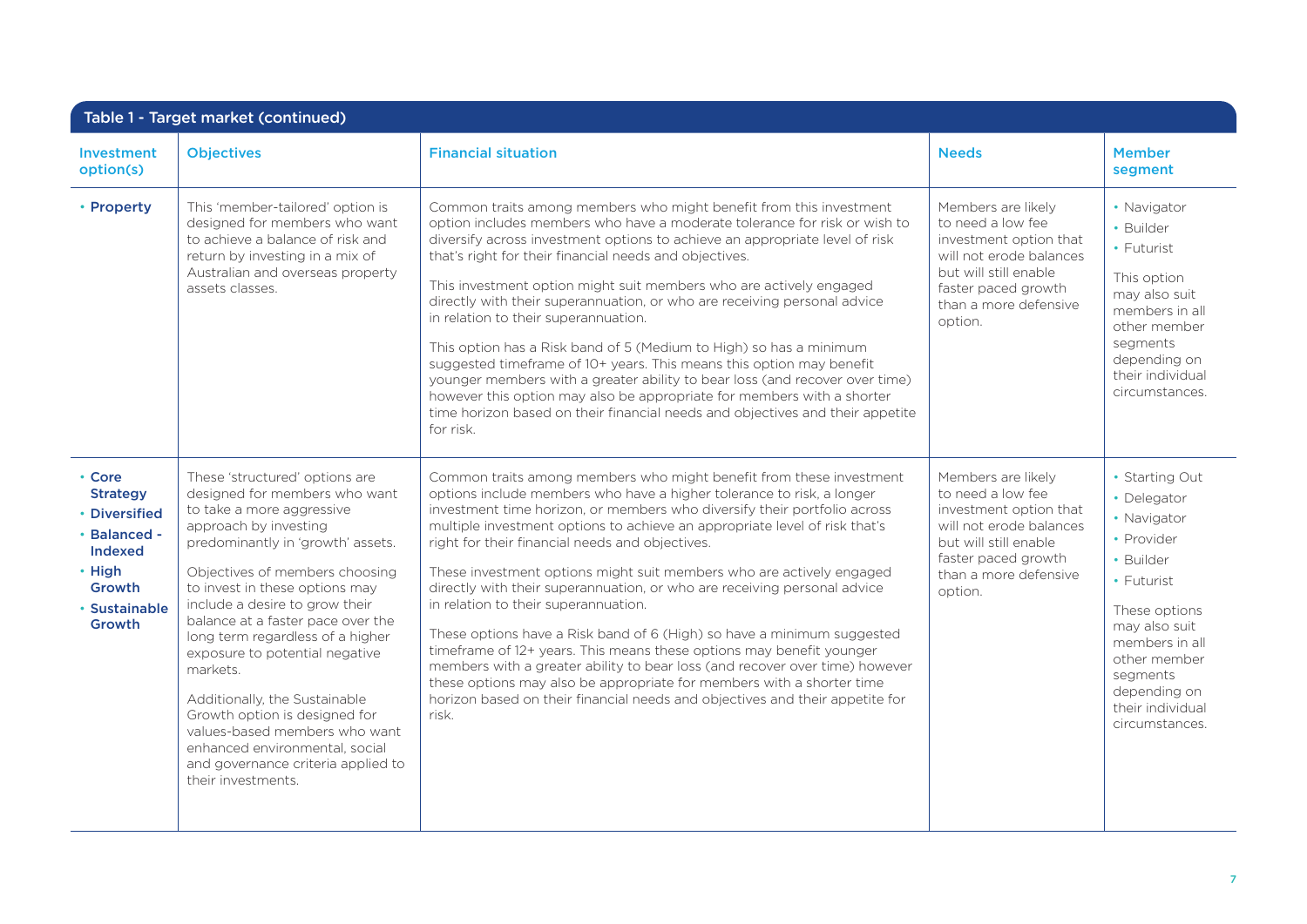| Table 1 - Target market (continued)                                                                                                                         |                                                                                                                                                                                                                                                                                                                                                          |                                                                                                                                                                                                                                                                                                                                                                                                                                                                                                                                                                                                                                                                                                                                                                                                                                                                                                                                                                            |                                                                                                                                                                                  |                                                                                                                                                                                    |  |  |
|-------------------------------------------------------------------------------------------------------------------------------------------------------------|----------------------------------------------------------------------------------------------------------------------------------------------------------------------------------------------------------------------------------------------------------------------------------------------------------------------------------------------------------|----------------------------------------------------------------------------------------------------------------------------------------------------------------------------------------------------------------------------------------------------------------------------------------------------------------------------------------------------------------------------------------------------------------------------------------------------------------------------------------------------------------------------------------------------------------------------------------------------------------------------------------------------------------------------------------------------------------------------------------------------------------------------------------------------------------------------------------------------------------------------------------------------------------------------------------------------------------------------|----------------------------------------------------------------------------------------------------------------------------------------------------------------------------------|------------------------------------------------------------------------------------------------------------------------------------------------------------------------------------|--|--|
| Investment<br>option(s)                                                                                                                                     | <b>Objectives</b>                                                                                                                                                                                                                                                                                                                                        | <b>Financial situation</b>                                                                                                                                                                                                                                                                                                                                                                                                                                                                                                                                                                                                                                                                                                                                                                                                                                                                                                                                                 | <b>Needs</b>                                                                                                                                                                     | <b>Member</b><br>segment                                                                                                                                                           |  |  |
| • Shares<br>• Australian<br><b>Shares</b><br>• Australian<br>Shares -<br>Indexed<br>• Overseas<br><b>Shares</b><br>• Overseas<br>Shares -<br><b>Indexed</b> | These 'member-tailored' options<br>are 'growth' assets which are<br>designed for members who want<br>to build their own customised<br>portfolio.<br>Objectives of members choosing<br>to invest in these options<br>may include a desire to grow<br>their balance at a faster pace<br>regardless of increased exposure<br>to potential negative markets. | Common traits among members who might benefit from these investment<br>options include members who have a higher tolerance to risk, a longer<br>investment time horizon, or members who diversify their portfolio across<br>multiple investment options to achieve an appropriate level of risk that's<br>right for their financial needs and objectives.<br>These investment options might suit members who are actively engaged<br>directly with their superannuation, or who are receiving personal advice in<br>relation to their superannuation.<br>These options have a Risk band of 6 or 7 (High or Very high) so have a<br>minimum suggested timeframe of 12+ years. This means these options may<br>benefit younger members with a greater ability to bear loss (and recover<br>over time) however these options may also be appropriate for members<br>with a shorter time horizon based on their financial needs and objectives<br>and their appetite for risk. | Members are likely<br>to need a low fee<br>investment option that<br>will not erode balances<br>but will still enable<br>faster paced growth<br>than a more defensive<br>option. | • Navigator<br>• Builder<br>$\cdot$ Futurist<br>These options<br>may also suit<br>members in all<br>other member<br>segments<br>depending on<br>their individual<br>circumstances. |  |  |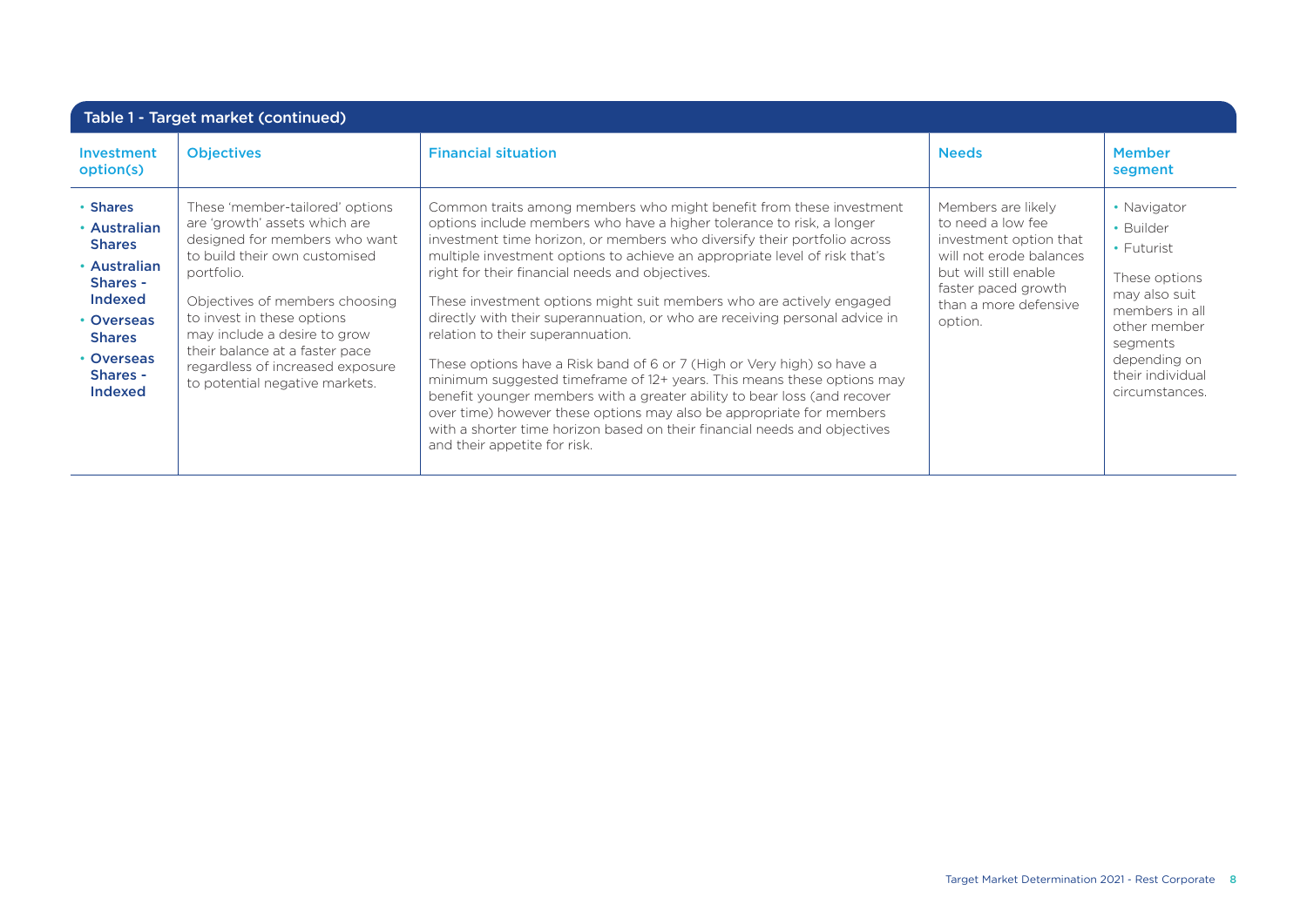| Table 2 - Target market                                          |                                                                                                                                                                                                                                                 |                                                                                                                                                                                                                                                                                                                                                                                                                                                      |                                                                                                                                                                                                                                                                                                                                                                                                                                                                                                                                                                                                                                                                                                                                                                                                                                                                                                                                                                                                                                                                                                                                                                                                                                                                                                                                                                                                                                                                                                           |                                                                                       |  |
|------------------------------------------------------------------|-------------------------------------------------------------------------------------------------------------------------------------------------------------------------------------------------------------------------------------------------|------------------------------------------------------------------------------------------------------------------------------------------------------------------------------------------------------------------------------------------------------------------------------------------------------------------------------------------------------------------------------------------------------------------------------------------------------|-----------------------------------------------------------------------------------------------------------------------------------------------------------------------------------------------------------------------------------------------------------------------------------------------------------------------------------------------------------------------------------------------------------------------------------------------------------------------------------------------------------------------------------------------------------------------------------------------------------------------------------------------------------------------------------------------------------------------------------------------------------------------------------------------------------------------------------------------------------------------------------------------------------------------------------------------------------------------------------------------------------------------------------------------------------------------------------------------------------------------------------------------------------------------------------------------------------------------------------------------------------------------------------------------------------------------------------------------------------------------------------------------------------------------------------------------------------------------------------------------------------|---------------------------------------------------------------------------------------|--|
| <b>Insurance</b><br>option(s)                                    | <b>Objectives</b>                                                                                                                                                                                                                               | <b>Financial situation</b>                                                                                                                                                                                                                                                                                                                                                                                                                           | <b>Needs</b>                                                                                                                                                                                                                                                                                                                                                                                                                                                                                                                                                                                                                                                                                                                                                                                                                                                                                                                                                                                                                                                                                                                                                                                                                                                                                                                                                                                                                                                                                              | <b>Member</b><br>segment                                                              |  |
| • Income<br><b>Protection</b><br>(IP)                            | Rest's Income Protection is<br>designed for members who want<br>to protect their ability to earn<br>a future income.                                                                                                                            | Members of Rest<br>Corporate are<br>typically permanent<br>employees and fixed<br>term contractors<br>who are working a<br>minimum of 15 hours<br>per week who have<br>begun employment<br>with a Rest Corporate<br>employer.<br>Members of Rest<br>Corporate employers<br>who are casual or who<br>work under 15 hours a<br>week can also join.<br>This includes people<br>who are just starting<br>out in their working<br>lives, through to those | Permanent employees and fixed term contractors who are working a minimum<br>of 15 hours per week<br>Rest provides Income Protection as a default option, provided their employer<br>has elected that it be provided. The Income Protection is a percentage of salary,<br>plus a component paid into super, that is designed as a package to provide<br>adequate coverage for expenses for the short or the long term. Default Income<br>Protection provides 75% of salary (plus 12% paid into Super) on a monthly basis,<br>up to age 65.<br>Casual employees or those who work under 15 hours a week<br>Rest provides Income Protection as a default option, which is designed to<br>provide a minimum level of insurance cover in the event a member is sick or<br>injured and unable to work. It allows for members to have fluctuations in hours<br>worked per week. Members who work more hours per week have the ability to<br>increase their cover. Default Income Protection provides a lower level of default<br>payments on a monthly basis, and on a 5-year basis, to match the average claim<br>duration of members receiving Income Protection benefits. However members<br>have the ability to increase, or tailor the cover to their individual needs.<br>In the event the member is unable to return to their current work<br>(because of their illness), Rest is able to provide support for retraining and<br>re-education into a new career as part of its Income Protection offering. | • Starting Out<br>• Delegator<br>• Navigator<br>• Provider<br>• Builder<br>• Futurist |  |
| • Total &<br>Permanent<br><b>Disablement</b><br>(TPD)<br>• Death | Rest's TPD cover is designed<br>to provide additional support<br>on top of IP benefits in the<br>event a member is totally and<br>permanently unable to return<br>to work.<br>Rest's Death cover is designed<br>to provide financial support to | who are getting closer<br>to retirement. They<br>require insurance<br>arrangements that are<br>not complex.                                                                                                                                                                                                                                                                                                                                          | Permanent employees and fixed term contractors who are working a minimum<br>of 15 hours per week<br>Death and TPD cover have been designed with several insurance options for an<br>employer to select, acknowledging the variety of insurance needs for different<br>demographics of membership within employers. The default insurance design is<br>percentage based as applied to an employee's salary multiplied by the length of<br>time until retirement.<br>Casual employees or those who work under 15 hours a week                                                                                                                                                                                                                                                                                                                                                                                                                                                                                                                                                                                                                                                                                                                                                                                                                                                                                                                                                                               |                                                                                       |  |
|                                                                  | a member's dependents in the<br>event of their death. An advance<br>payment can also be made to<br>a member in the event they are<br>deemed to be terminally ill and<br>have a life expectancy of less<br>than 24 months.                       |                                                                                                                                                                                                                                                                                                                                                                                                                                                      | Death cover is designed on a life stage basis. Default cover levels are set to a<br>relatively low amount, when a member's liabilities are likely to be lower and<br>increase as their liabilities change over time, when our members typically<br>experience life events such as getting married, changing career or buying a<br>house. TPD cover levels are lower and designed to provide financial assistance<br>in the event that a member needs to undertake a house renovation of other<br>significant one-off cost.<br>Members have the ability to increase, or tailor cover to their individual needs.                                                                                                                                                                                                                                                                                                                                                                                                                                                                                                                                                                                                                                                                                                                                                                                                                                                                                            |                                                                                       |  |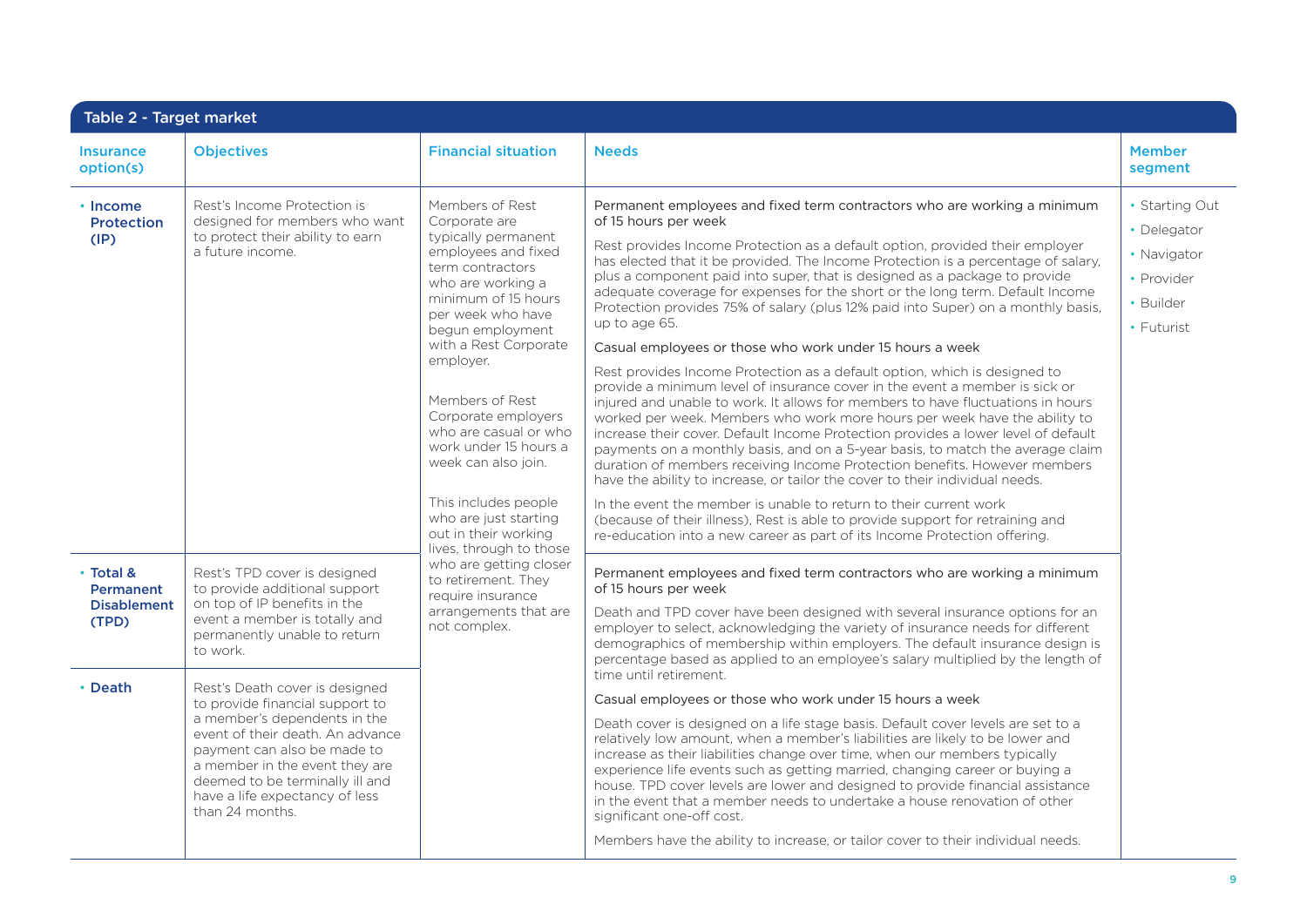## 03. Distribution and conditions

| <b>Distribution Channel</b>      | <b>Distribution conditions</b>                                                                                                                                                                                                                                                                                                                                                                                                                                   | <b>Marketing</b>                                                                                                                                                                                                                              |
|----------------------------------|------------------------------------------------------------------------------------------------------------------------------------------------------------------------------------------------------------------------------------------------------------------------------------------------------------------------------------------------------------------------------------------------------------------------------------------------------------------|-----------------------------------------------------------------------------------------------------------------------------------------------------------------------------------------------------------------------------------------------|
| Default - Enrolled via employers | A 'distribution condition' is a restriction which makes it<br>likely that a consumer acquiring a product will be within<br>the product's target market (e.g. product minimums or<br>other eligibility conditions).<br>Rest Corporate is intended for large corporate employer<br>plans, or employer plans which require tailored default<br>insurance arrangements. <sup>2</sup><br>No specific distribution conditions have been set for<br>investment options. | A range of communication channels are used including<br>websites and mobile app, television advertising, digital<br>display advertising, search engine marketing, social<br>media and other direct marketing communications<br>such as email. |

## 04. Review triggers

Review triggers are events and circumstances that could indicate that the TMD is no longer appropriate. A review trigger could lead to ceasing distribution of the product (and directing our distributors to stop distributing) until the TMD is reviewed. Rest will conduct a review of the appropriateness of the TMD within 10 business days of a review trigger occurring.

Review triggers may include a number of factors such as:

- complaints regarding the nature and appropriateness of the product
- comparison of fees, costs and investment performance relative to peers
- insurance factors including claims acceptance rates
- member behaviour, including the cancellation of insurance
- where there are amendments to the PDS that change the offerings or cover provided
- material changes to the acceptance or underwriting conditions
- the introduction of other ways in which the product can be sold
- the Trustee making a determination that the best interests of members within the product are not being promoted
- where we identify the occurrence of a 'Significant Dealing' which indicates the product is not being distributed to the target market.

A Significant Dealing is an event which has occurred which has resulted in a financial product being sold to consumers who are outside of the product's target market and has impacted a material number of members over an extended time period, causing actual financial harm to the affected members.

<sup>2</sup> Noting that Distribution of insurance is limited to members who are age 25 or over and are eligible, or are eligible for default insurance cover automatically if they have an account balance of \$6,000 or more.